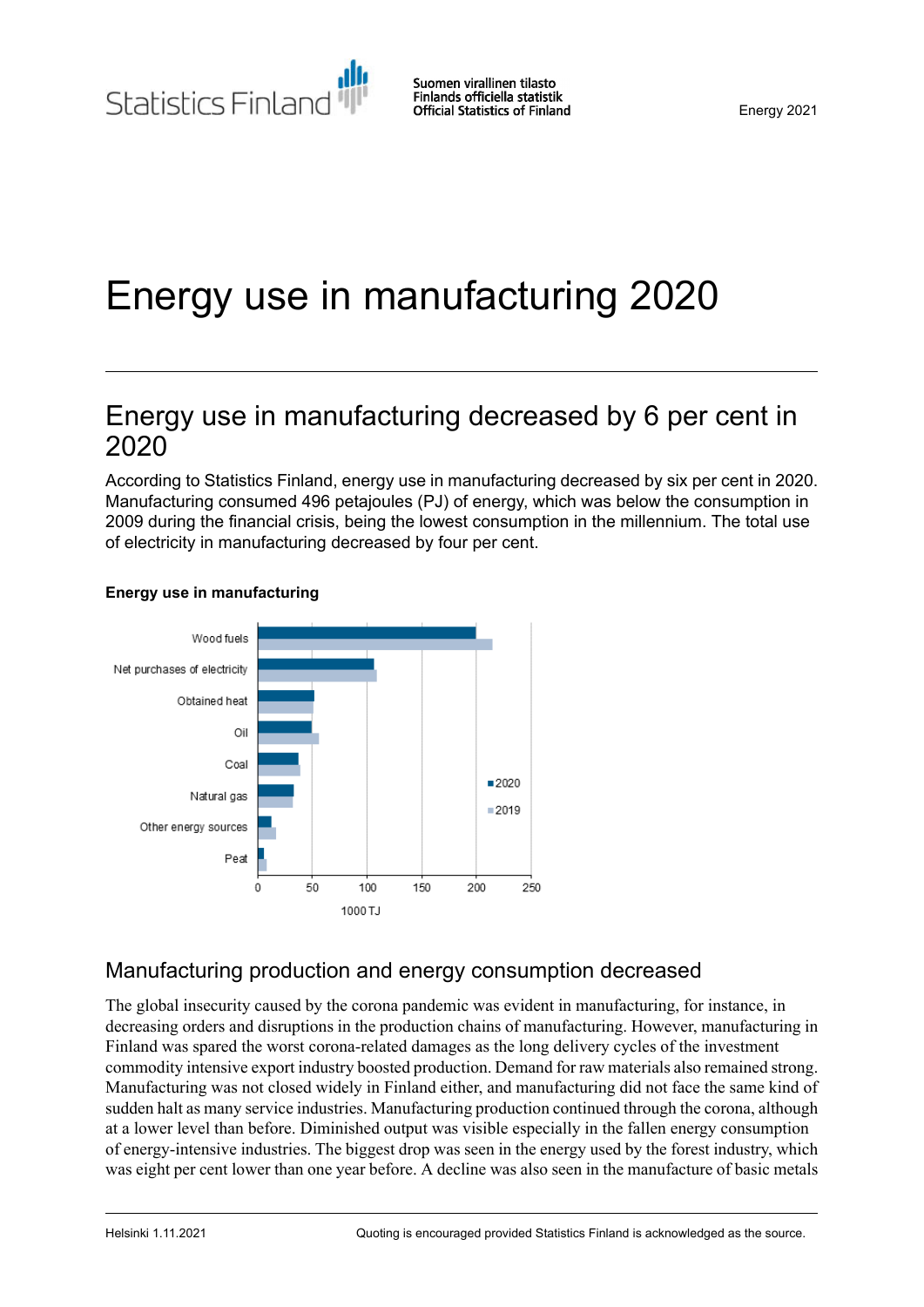and in the chemical industry. Energy consumption in manufacturing accounts for around 40 per cent of Finland's total energy consumption.

## Share of fossil fuels continued decreasing

Compared with 2019, the share of fossil fuels and peat fell from 26 to 25 per cent. As in the previous year, the use of natural gas grew particularly due to increased use of liquefied natural gas (LNG). The consumption of oil fell by 13 per cent and the share of oil was for the first time under ten per cent of total manufacturing consumption. The use of peat dropped by 25 per cent compared to 2019, being around one per cent of all energy used in manufacturing. The consumption of wood fuels decreased by seven per cent and its share was 40 per cent of all energy consumption. The share fell for the first time after growing continuously throughout the past decade.

# Regional changes followed the location of manufacturing

Examined by region, energy consumption decreased most in Central Finland and North Ostrobothnia. The use of electricity in manufacturing fell especially in Kymenlaakso, Central Finland, Satakunta and North Ostrobothnia. The changes particularly show the lower capacity utilisation rate in the forest industry. Production in the forest industry was also hampered by large strikes before the coronavirus in both the mechanical forest industry and the manufacturing of pulp, paper and paperboard. In 2020, the forest industry accounted for 46 per cent of all energy consumed in manufacturing and for the majority of all renewable fuels in manufacturing.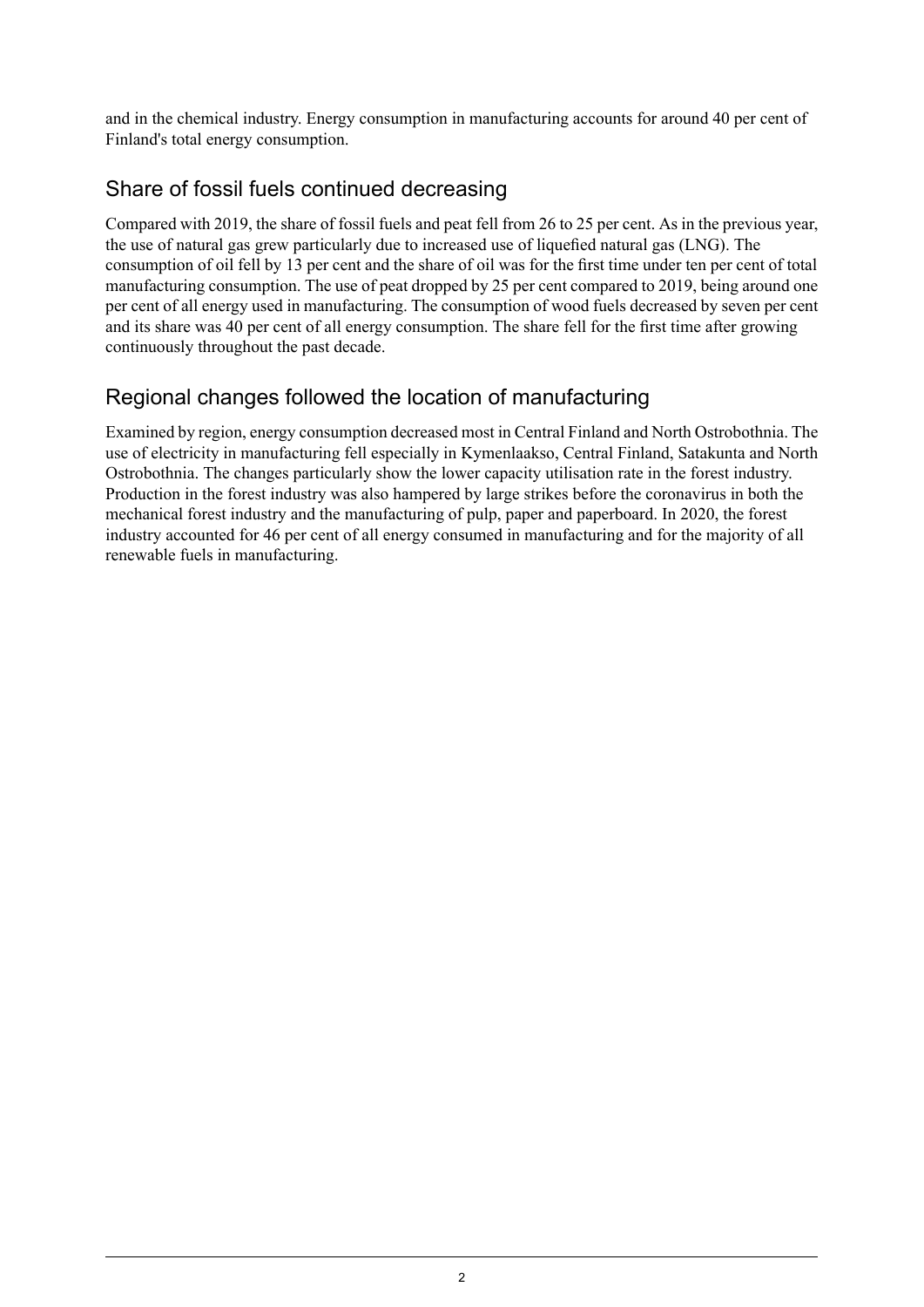# **Contents**

### **Tables**

### **Appendix tables**

# Figures

### **Appendix figures**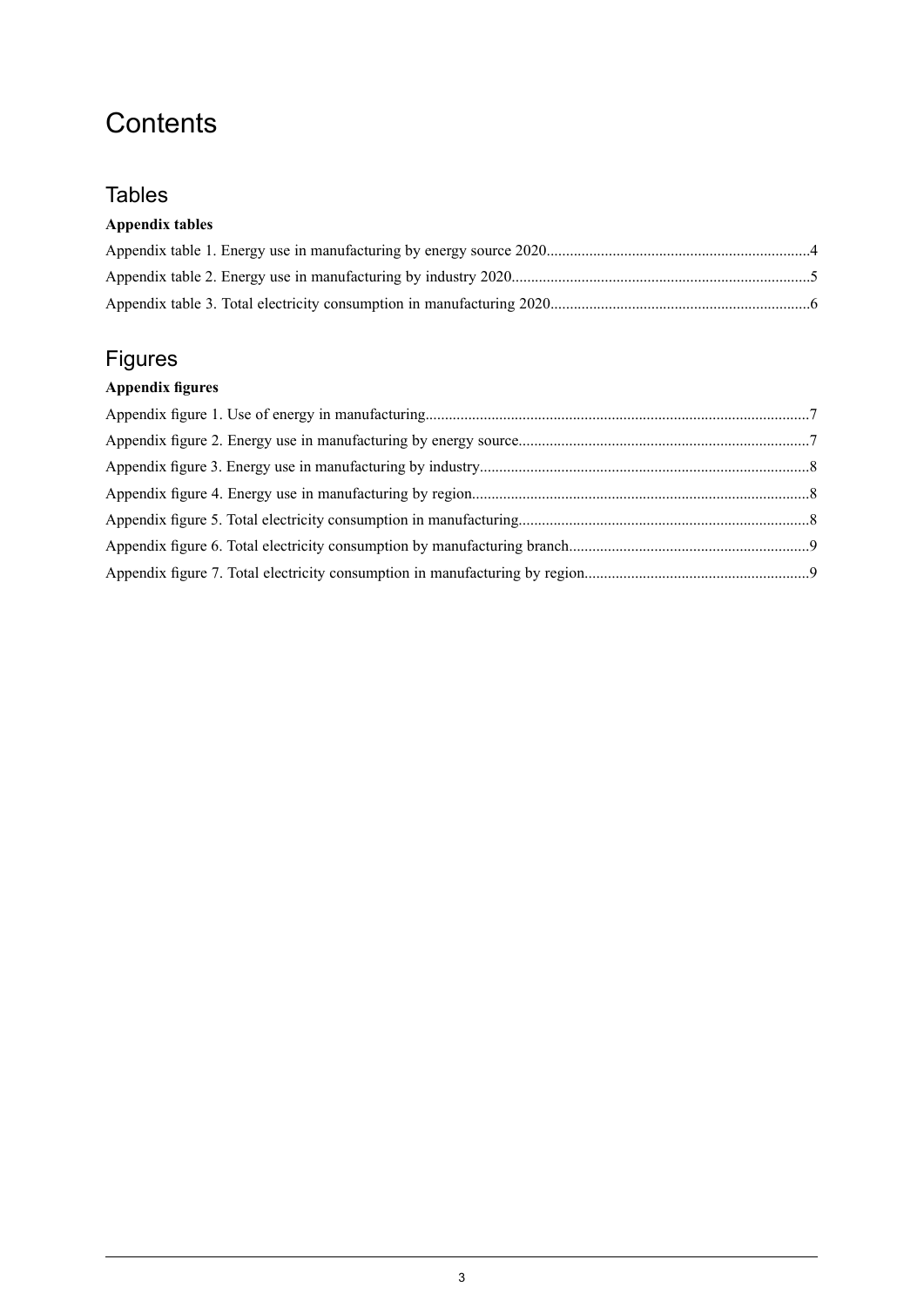# Appendix tables

### <span id="page-3-0"></span>**Appendix table 1. Energy use in manufacturing by energy source 2020**

| Source of energy                                | TJ      | GWh     |
|-------------------------------------------------|---------|---------|
| Refinery gas                                    | 25 136  | 6982    |
| LPG (Liquefied petroleum gas)                   | 4 147   | 1 1 5 2 |
| Light fuel oil and Gasoil                       | 3924    | 1 0 9 0 |
| Heavy fuel oils                                 | 5 5 28  | 1536    |
| Petroleum coke                                  | 5667    | 1574    |
| Recycled and waste oils                         | 380     | 106     |
| Other petroleum products                        | 4486    | 1 246   |
| Hard coal, bituminous                           | 11 400  | 3 167   |
| Other coal                                      | 49      | 14      |
| Coke                                            | 13 979  | 3883    |
| Blast furnace gas and Coke oven gas and CO gas  | 11 799  | 3 277   |
| Natural gas                                     | 33 080  | 9 189   |
| Milled peat                                     | 6 3 3 5 | 1760    |
| Sod peat and Peat pellets and briquettes        | 13      | 3       |
| Forest chippings and other firewood             | 5 3 3 8 | 1483    |
| Bark                                            | 20 687  | 5746    |
| Sawdust, cutter shavings etc.                   | 4 341   | 1 206   |
| Other industrial wood residue                   | 4 043   | 1 1 2 3 |
| Black liquor and other concentrated liquors     | 158 132 | 43 926  |
| Other by-products from wood processing industry | 6446    | 1791    |
| Wood pellets and briquettes                     | 133     | 37      |
| <b>Biogas</b>                                   | 2966    | 824     |
| Other biofuels                                  | 2 1 2 6 | 590     |
| Recovered fuels                                 | 3027    | 841     |
| Waste and other non-specified energy sources    | 1 3 1 2 | 364     |
| Hydrogen                                        | 275     | 76      |
| Electricity                                     | 106 603 | 29 612  |
| District heat                                   | 11 4 19 | 3 172   |
| Heat used in production prosesses               | 40 499  | 11 250  |
| Total                                           | 496 011 | 137 781 |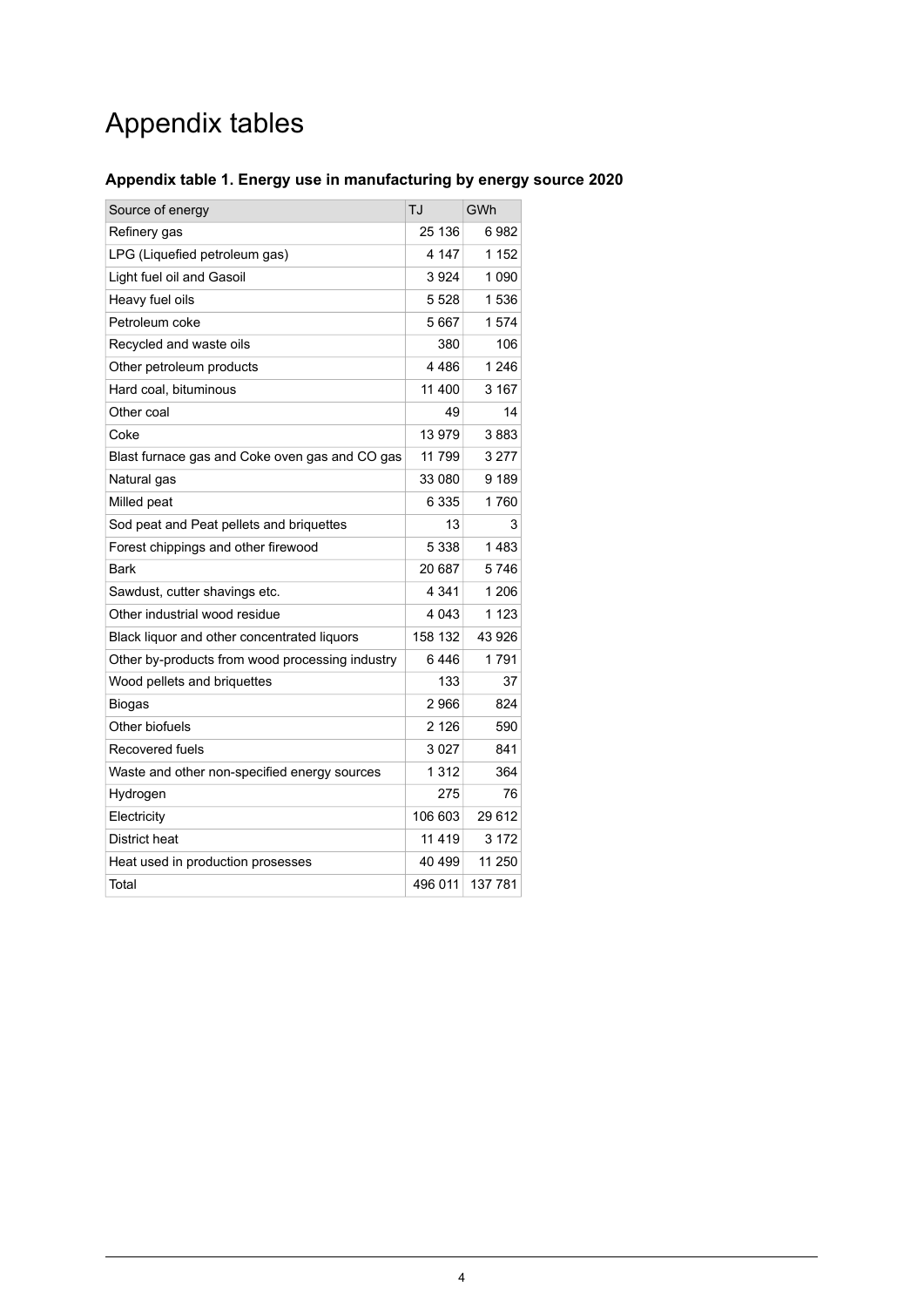### <span id="page-4-0"></span>**Appendix table 2. Energy use in manufacturing by industry 2020**

| <b>Industries</b>                                                                                                                     |         | Fuels, TJ Electricity (nett), TJ Heat (nett) TJ Total, TJ |         |         |
|---------------------------------------------------------------------------------------------------------------------------------------|---------|-----------------------------------------------------------|---------|---------|
| 05 Mining of coal and lignite                                                                                                         |         |                                                           |         |         |
| 06 Extraction of crude petroleum and natural gas                                                                                      |         |                                                           |         |         |
| 07 Mining of metal ores                                                                                                               | 330     | 4827                                                      | 235     | 5 3 9 2 |
| 08□09 Other mining and quarrying and mining support service<br>activities                                                             | 976     | 708                                                       | 7       | 1691    |
| 10 Manufacture of food products                                                                                                       | 3 3 4 6 | 6 3 7 8                                                   | 5 2 3 3 | 14 957  |
| 11 Manufacture of beverages                                                                                                           | 247     | 581                                                       | 890     | 1718    |
| 12 Manufacture of tobacco products                                                                                                    |         |                                                           |         |         |
| 13 Manufacture of textiles                                                                                                            | 149     | 271                                                       | 176     | 597     |
| 14 Manufacture of wearing apparel                                                                                                     | 16      | 62                                                        | 22      | 101     |
| 15 Manufacture of leather and related products                                                                                        | 10      | 43                                                        | 12      | 65      |
| 16 Manufacture of wood and of products of wood and cork, except<br>furniture; manufacture of articles of straw and plaiting materials | 8789    | 5026                                                      | 8 1 7 2 | 21 987  |
| 17 Manufacture of paper and paper products                                                                                            | 224 554 | 32732                                                     | 12 535  | 269 821 |
| 18 Printing and reproduction of recorded media                                                                                        | 53      | 881                                                       | 286     | 1 2 2 0 |
| 19 Manufacture of coke and refined petroleum products                                                                                 | 31896   | 4 4 9 8                                                   | 5950    | 42 344  |
| 20 Manufacture of chemicals and chemical products                                                                                     | 14 936  | 15 3 95                                                   | 8 0 3 7 | 38 368  |
| 21 Manufacture of basic pharmaceutical products and<br>pharmaceutical preparations                                                    | 21      | 317                                                       | 310     | 648     |
| 22 Manufacture of rubber and plastic products                                                                                         | 502     | 2 5 3 3                                                   | 845     | 3880    |
| 23 Manufacture of other non-metallic mineral products                                                                                 | 8 1 6 8 | 2621                                                      | 529     | 11 317  |
| 24 Manufacture of basic metals                                                                                                        | 41 0 77 | 19805                                                     | 4 2 2 1 | 65 103  |
| 25 Manufacture of fabricated metal products, except machinery<br>and equipment                                                        | 826     | 3433                                                      | 1 0 2 7 | 5 2 8 6 |
| 26 Manufacture of computer, electronic and optical products                                                                           | 26      | 1019                                                      | 313     | 1 357   |
| 27 Manufacture of electrical equipment                                                                                                | 65      | 1 1 9 4                                                   | 555     | 1814    |
| 28 Manufacture of machinery and equipment n.e.c.                                                                                      | 746     | 2 1 9 3                                                   | 1 1 4 6 | 4085    |
| 29 Manufacture of motor vehicles, trailers and semi-trailers                                                                          | 219     | 506                                                       | 381     | 1 1 0 5 |
| 30 Manufacture of other transport equipment                                                                                           | 261     | 554                                                       | 419     | 1 2 3 3 |
| 31 Manufacture of furniture                                                                                                           | 142     | 204                                                       | 81      | 427     |
| 32 Other manufacturing                                                                                                                | 32      | 225                                                       | 145     | 402     |
| 33 Repair and installation of machinery and equipment                                                                                 | 102     | 595                                                       | 394     | 1091    |
| Total                                                                                                                                 | 337 490 | 106 603                                                   | 51 918  | 496 011 |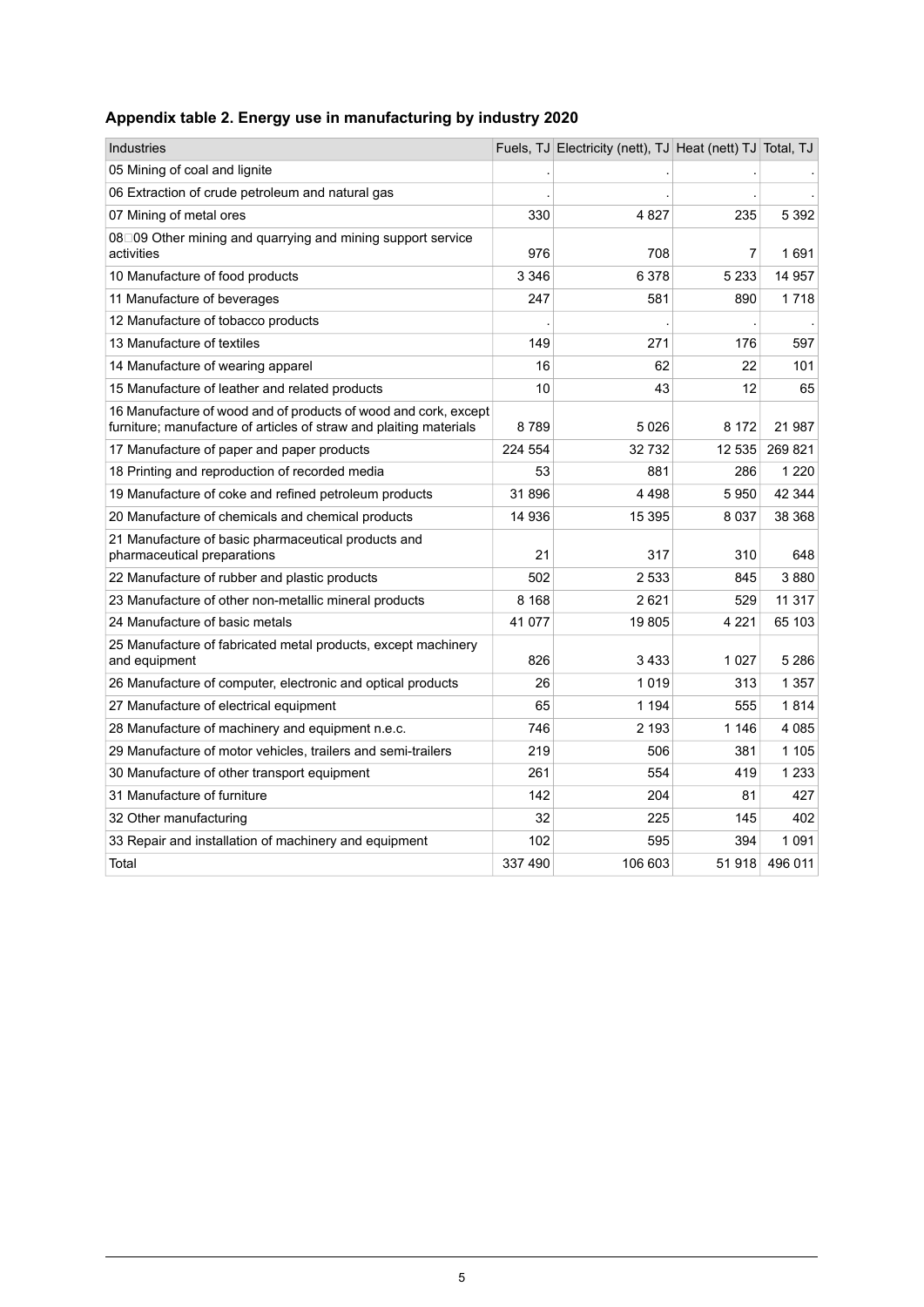### <span id="page-5-0"></span>**Appendix table 3. Total electricity consumption in manufacturing 2020**

| Industries                                                                                                                            | GWh     |
|---------------------------------------------------------------------------------------------------------------------------------------|---------|
| 07 Mining of metal ores                                                                                                               | 1 3 4 1 |
| 08□09 Other mining and quarrying and mining support service activities                                                                | 197     |
| 10 Manufacture of food products                                                                                                       | 1775    |
| 11 Manufacture of beverages                                                                                                           | 162     |
| 12 Manufacture of tobacco products                                                                                                    |         |
| 13 Manufacture of textiles                                                                                                            | 75      |
| 14 Manufacture of wearing apparel                                                                                                     | 16      |
| 15 Manufacture of leather and related products                                                                                        | 12      |
| 16 Manufacture of wood and of products of wood and cork, except furniture; manufacture of articles of straw and<br>plaiting materials | 1 3 9 5 |
| 17 Manufacture of paper and paper products                                                                                            | 15 609  |
| 18 Printing and reproduction of recorded media                                                                                        | 247     |
| 19 Manufacture of coke and refined petroleum products                                                                                 | 1 2 5 0 |
| 20 Manufacture of chemicals and chemical products                                                                                     | 4491    |
| 21 Manufacture of basic pharmaceutical products and pharmaceutical preparations                                                       | 88      |
| 22 Manufacture of rubber and plastic products                                                                                         | 704     |
| 23 Manufacture of other non-metallic mineral products                                                                                 | 729     |
| 24 Manufacture of basic metals                                                                                                        | 6 2 7 0 |
| 25 Manufacture of fabricated metal products, except machinery and equipment                                                           | 958     |
| 26 Manufacture of computer, electronic and optical products                                                                           | 283     |
| 27 Manufacture of electrical equipment                                                                                                | 333     |
| 28 Manufacture of machinery and equipment n.e.c.                                                                                      | 625     |
| 29 Manufacture of motor vehicles, trailers and semi-trailers                                                                          | 148     |
| 30 Manufacture of other transport equipment                                                                                           | 154     |
| 31 Manufacture of furniture                                                                                                           | 57      |
| 32 Other manufacturing                                                                                                                | 63      |
| 33 Repair and installation of machinery and equipment                                                                                 | 166     |
| Total                                                                                                                                 | 37 148  |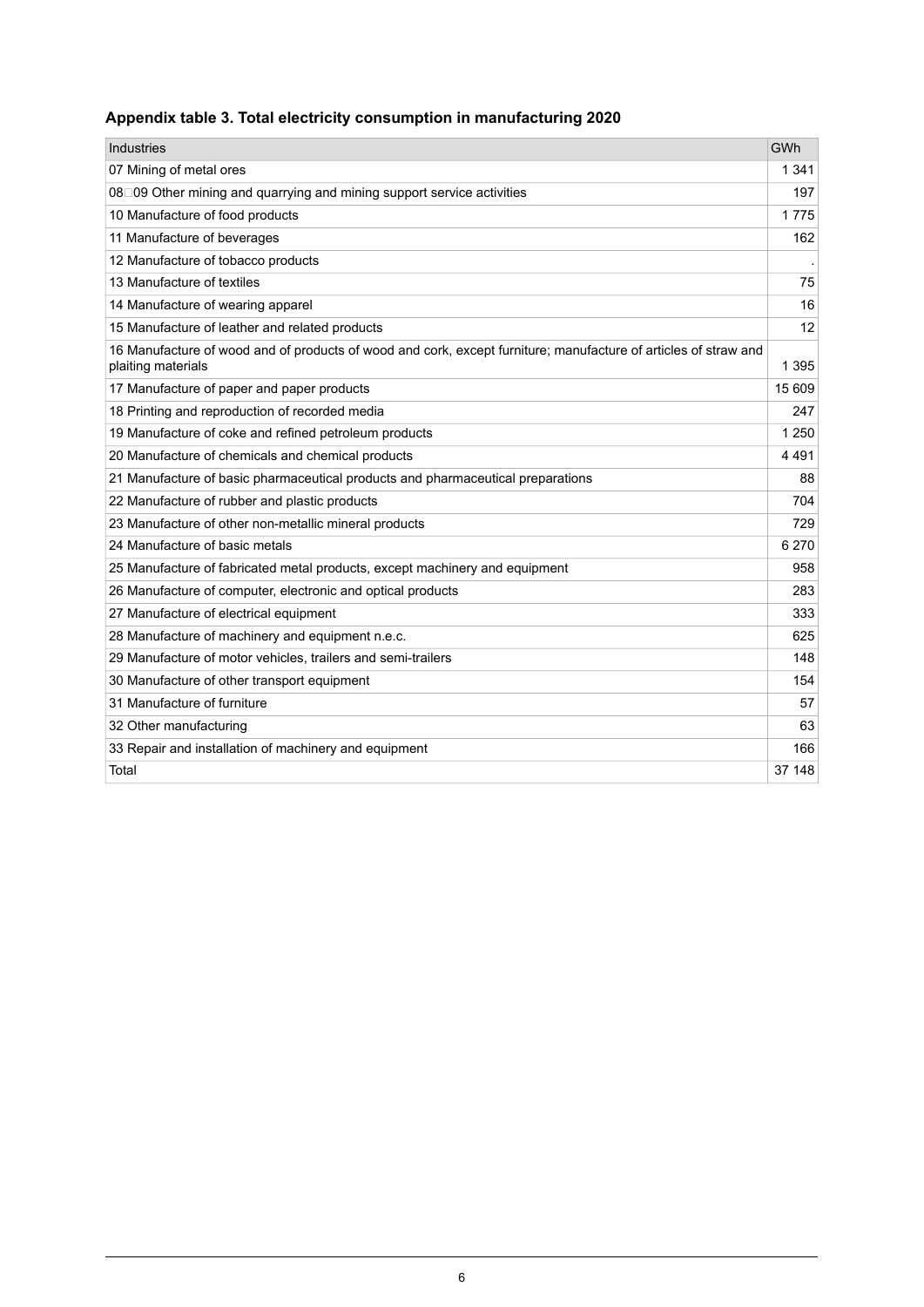# Appendix figures

### <span id="page-6-0"></span>**Appendix figure 1. Use of energy in manufacturing**



#### <span id="page-6-1"></span>**Appendix figure 2. Energy use in manufacturing by energy source**

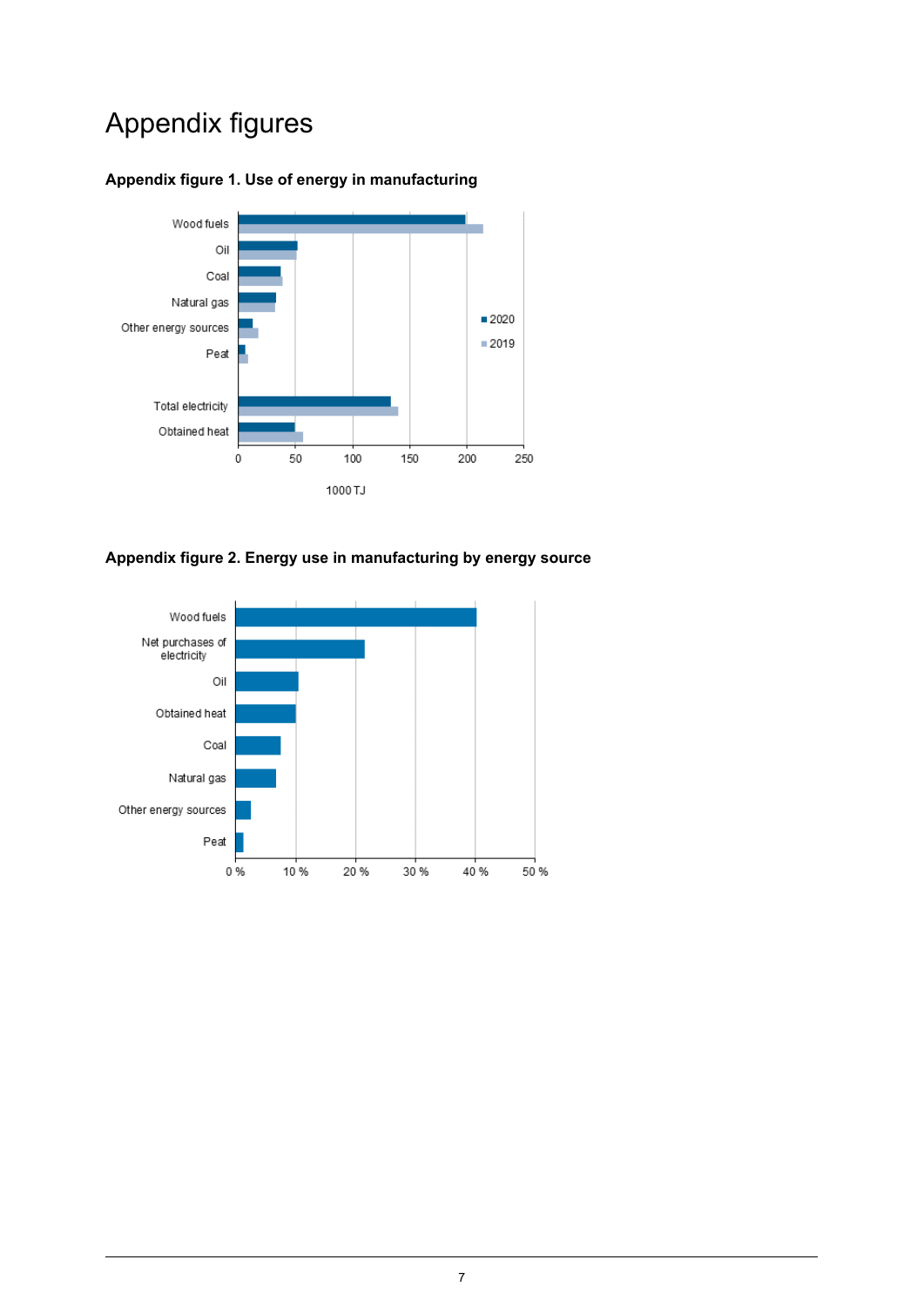<span id="page-7-0"></span>



<span id="page-7-1"></span>**Appendix figure 4. Energy use in manufacturing by region**



<span id="page-7-2"></span>**Appendix figure 5. Total electricity consumption in manufacturing**

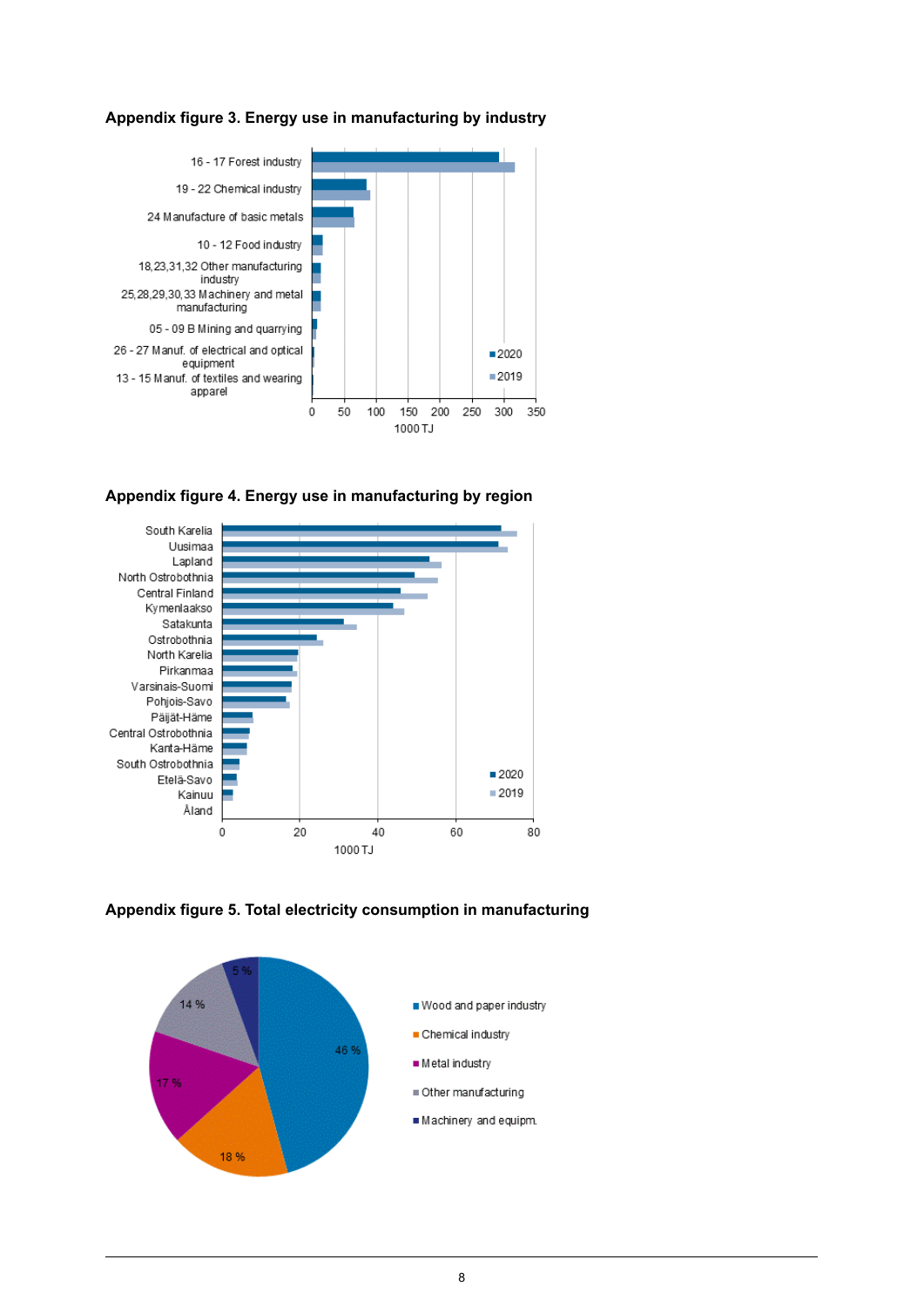#### <span id="page-8-0"></span>**Appendix figure 6. Total electricity consumption by manufacturing branch**



#### <span id="page-8-1"></span>**Appendix figure 7. Total electricity consumption in manufacturing by region**